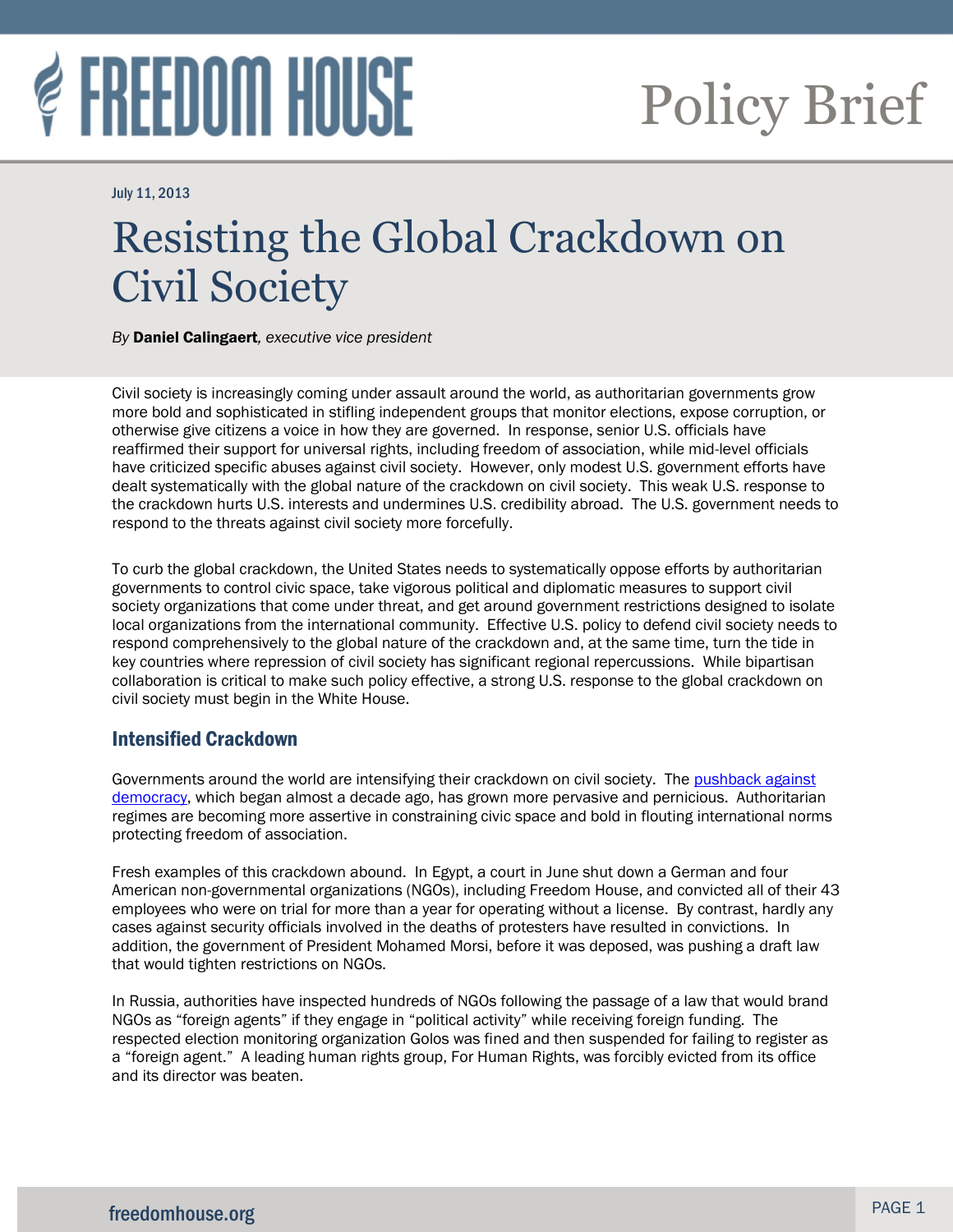## **& FREEDOM HOUSE**

In Azerbaijan, authorities have broken up anti-government demonstrations, and seven activists from the youth movement NIDA are currently in prison awaiting trial on trumped up charges. Moreover, new restrictions on NGOs impose crippling fines for minor administration violations in receiving foreign funding.

#### Global Trends

These examples are just the latest steps in the steady deterioration in freedom of association over the past several years. The global average of *Freedom in the World* ratings for freedom of association has declined every year since 2006, with the exception of 2011, when it stayed the same (see graph below).



Freedom of association has declined more sharply than civil liberties overall and political rights (see graph below). This sharper decline suggests that authoritarian rulers are going further to constrain civil society than to block traditional political opposition. They are targeting groups that defend the rights of citizens, challenge abuses of power, expose electoral fraud, and mobilize public protests. Authoritarian rulers may have drawn the lesson from the 2011 Arab uprisings that civil society is a key driver of political change, particularly where opposition political parties are weak. Moreover, attacks on civil society at times serve to restrict political space in anticipation of upcoming elections, as in the case of Azerbaijan, which will hold a presidential election in mid-October.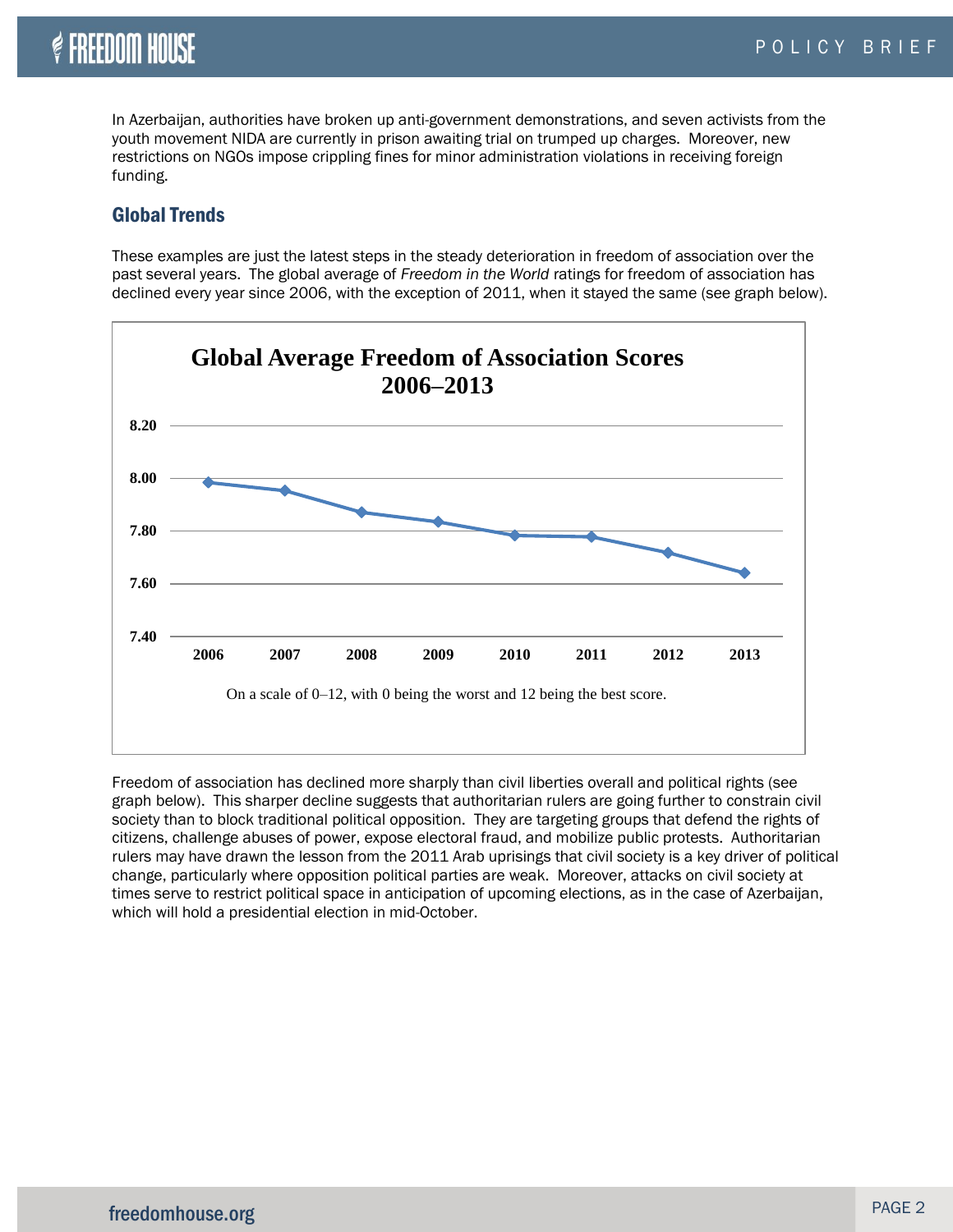## $\mathcal C$  freedom house



Dozens of governments are misusing [laws to repress civil society,](http://www.icnl.org/research/resources/dcs/DCS_Report_Second_Edition_English.pdf) particularly to hinder the creation of civil society organizations, limit their activities, and constrain their funding. The misuse of laws is designed to provide a patina of legitimacy for repression.

Authoritarian governments often restrict foreign funding for civil society so that they can claim they are protecting their country from nefarious outside influences when in reality they are choking off vital resources for indigenous groups that check their abuses of power. In most countries outside of North America and Western Europe, civil society organizations face great difficulty in raising funds domestically, particularly for work aimed at strengthening democracy and human rights, because domestic donors risk serious reprisals. For example, Russia's Federal Security Service has [targeted donors](http://www.sptimes.ru/index_bp.php?action_id=2&story_id=33934§ion=12) of anti-corruption activist Alexei Navalny in the past and when he was [put on trial](http://www.nytimes.com/2013/04/17/world/europe/trial-of-russian-activist-aleksei-navalny-to-begin.html?pagewanted=all) earlier this year.

Legal restrictions, however, are only part of the story. Civil society [activists are harassed,](http://www.civicus.org/content/CIVICUS-Global_trends_in_Civil_Society_Space_2009-2010.pdf) attacked, and even murdered to stop them from carrying out their work and to intimidate others from pursuing similar efforts to stand up for citizens' rights or take on entrenched interests.

The global crackdown is more than a pattern of abuses taking place within countries in different continents. It is also an international phenomenon that crosses borders and challenges multilateral institutions. Authoritarian regimes are [exporting repression](http://www.freedomhouse.org/blog/exporting-repression). They are replicating each other's worst practices and working together to silence democratic aspirations and quash dissent. They also are collaborating to water down accepted international human rights standards and weaken international institutions that protect human rights.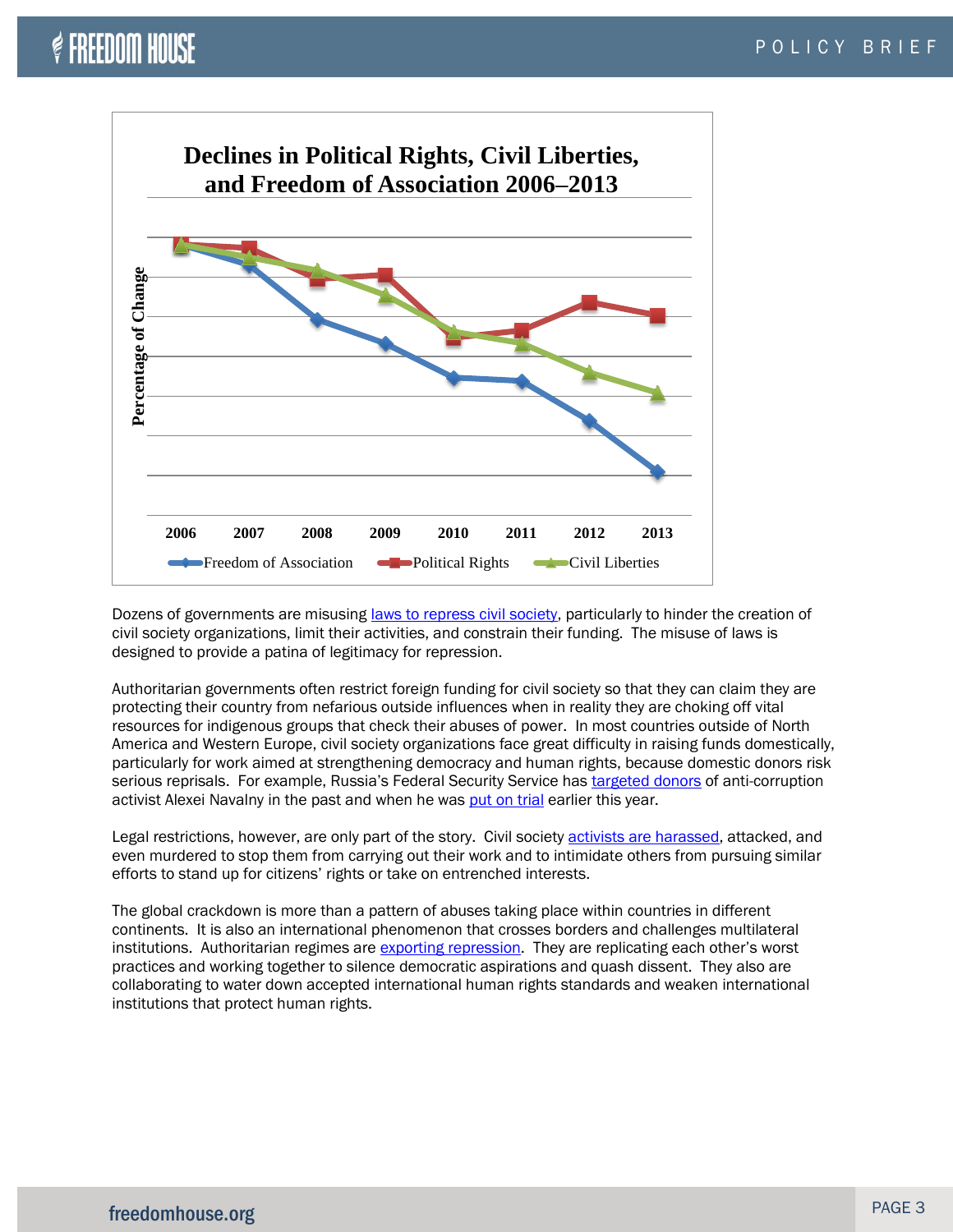#### U.S. Interests

The global assault on civil society adversely affects U.S. interests in several ways. First, it undermines democracy and thereby contributes to instability. In the Arab world, for example, U.S. reliance on authoritarian rulers to preserve stability through repression is no longer tenable. The uprisings of 2011 shattered the brittle stability of repressive rule in several countries and put it in question elsewhere. Sharp social divisions, notably between Islamist and secular currents, have emerged, and they are unlikely to get resolved without violence outside of an inclusive, democratic process, which allows civil society to operate freely. Democratic systems channel political competition and citizen grievances into nonviolent processes, while authoritarian systems are designed to block off nonviolent avenues to express differences and consider political alternatives.

Civil society contributes directly to stability by encouraging citizens to address their concerns through democratic political processes, including elections. It also challenges abuses of power that fuel instability. For instance, civil society seeks to hold to account security officials who use arbitrary or excessive force against civilians, which tends to cause greater political polarization. Civil society also exposes corruption, which undercuts economic efficiency, provokes resentment in society, and often diverts significant portions of foreign aid from public goods to private gains.

Second, repression of civil society tends to hold back the emergence of more reliable international partners. Most U.S. allies are democratic, because alliances are often grounded in shared values, while the countries that pose the greatest challenges to U.S. interests invariably are authoritarian. U.S. relationships with authoritarian governments, even when friendly, are purely transactional; they extend only so far as each side's interests coincide. Authoritarian rulers often try to deflect the blame for their country's ills to alleged foreign plots and to silence their domestic critics by accusing civil society leaders of serving foreign interests. Civil society meanwhile seeks to promote constructive solutions to real problems, such as injustice and a dearth of economic opportunities, and to encourage positive interaction with the international community.

Third, the crackdown on civil society chips away at accepted international norms and thus begins to erode the international order, which is based to a significant extent on multilateral agreements and commitments. It undermines international standards for the freedoms of association and expression and degrades the rule of law. Countries that fail to uphold their international commitments to respect the freedoms of association and expression are more inclined to flout other international commitments, for instance to protect intellectual property or prevent arbitrary seizures of assets from foreign investment.

Fourth, the crackdown impedes a core component of modern U.S. diplomacy—building U.S. relations with the people of other countries, not just with their governments. U.S. leaders and diplomats can best serve U.S. interests by interacting with a broad cross-section of society in other countries, explaining American values and policies directly to people around the world, and fostering of direct links between different segments of U.S. society with their counterparts abroad. The tepid U.S. response to the crackdown on civil society allows the links between American and foreign societies to get cut off, reverts U.S. diplomacy to a focus on government-to-government relations, as was prevalent in the last century, and leaves the impression that the U.S. government does not care about the people in other countries and is content to deal only with foreign governments, regardless of how badly these governments treat their citizens. This impression damages U.S. credibility overseas.

Fifth, the brazen pushback against U.S. democracy assistance and the weak U.S. response create the perception that the United States is unwilling or unable to stand up for its interests, and even for its citizens. Several countries have [shut down U.S. foreign assistance programs](http://www.freedomhouse.org/blog/dangerous-pattern-foreign-assistance) but faced little resistance from the U.S. government and few if any consequences. This pattern began with the raids on American NGO offices in Cairo in December 2011 and continued with the closure of U.S. and European democracy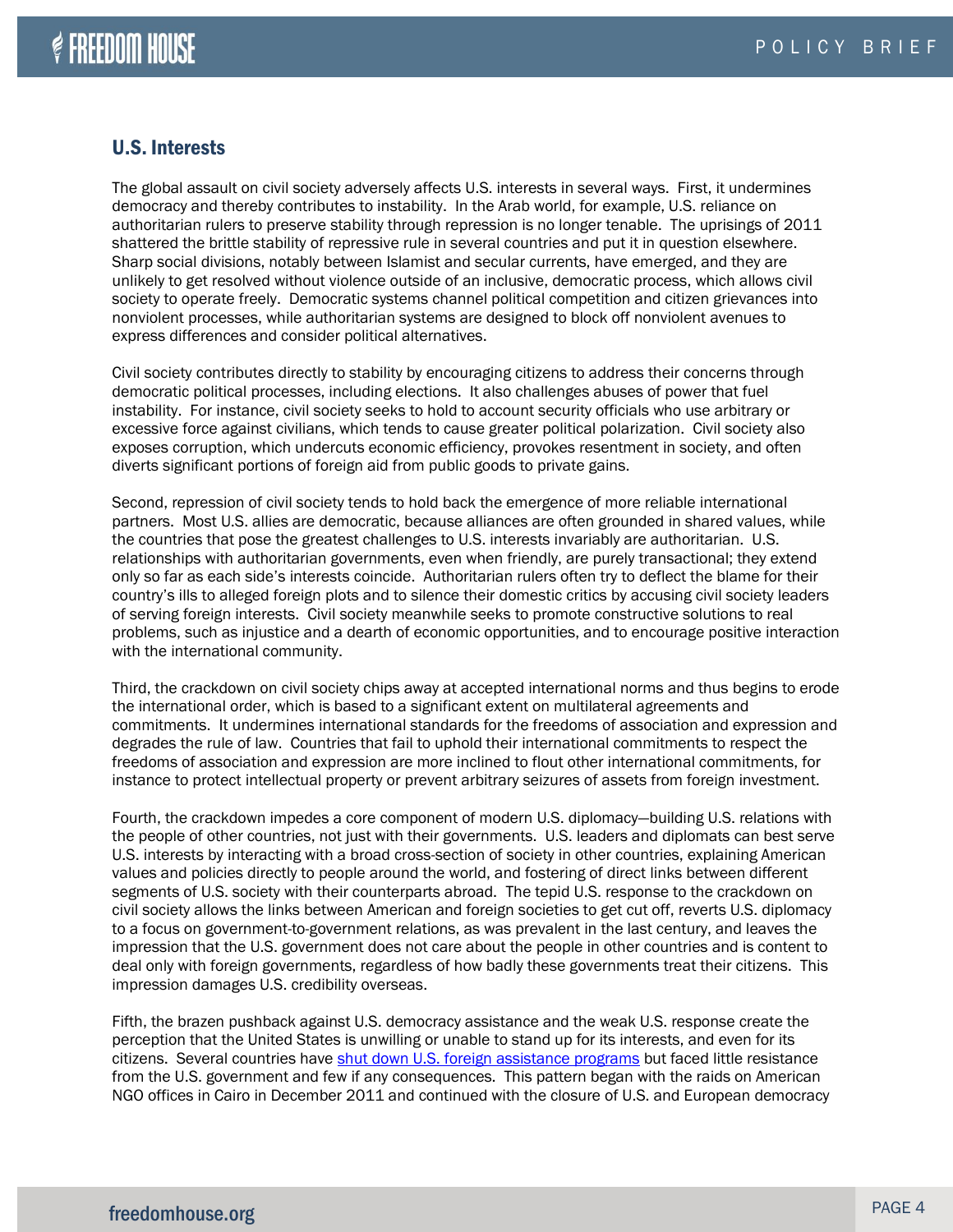organizations in the United Arab Emirates, the expulsion of the U.S. Agency for International Development from Russia and later from Bolivia, and most recently the convictions of NGO workers by a court in Cairo. The U.S. government's decisions to largely give in to these moves in Egypt, UAE, Russia, and Bolivia make it look weak.

The U.S. government frequently declares its support for citizens of other countries to exercise their fundamental rights, including the freedom of association, and those citizens often look to the United States for support. The tepid U.S. response to suppression of civil society leaves those citizens vulnerable and damages U.S. credibility in the eyes of both pro-democracy activists abroad and authoritarian governments.

#### Defending Civil Society

A vigorous and effective response to the global crackdown on civil society must begin in the White House. President Obama sets the direction for U.S. foreign policy, and the best measures to address the crackdown are in the hands of the executive. He has other foreign policy priorities, but neglect of the crackdown will do more to hinder than promote his other priorities, and it runs the risk of leaving the world less stable overall, more hostile to the United States, and more likely to challenge U.S. interests.

At the same time, bipartisan collaboration offers the best prospects to respond effectively to the global assault on civil society. While some Republicans may feel tempted to use this issue as a cudgel to clobber the Obama Administration, that would be counter-productive. There is support among key leaders of both parties in Congress for a policy of vigorously defending civil society abroad. Cross-party collaboration is critical to pursue such a policy and make it more robust, including to explain to the American public, which is growing fatigued by foreign engagement, how this policy promotes U.S. interests.

Effective U.S. policy to defend civil society needs both to respond in a systematic way to the global nature of the crackdown and to turn the tide in key countries where repression has significant regional repercussions. A global policy should address comprehensively a pattern of repressive practices that are replicated across countries and regions. It would consist of the following:

- 1. President Obama should meet with human rights defenders and civil society leaders on his overseas trips and in Washington. He should also speak out more often against specific human rights abuses, which he rarely does. The lack of personal engagement conveys the message that his priorities lie elsewhere. The defense of fundamental rights abroad is literally delegated to others in his Administration but then largely ignored and dismissed by governments around the world because of the silence from the Oval Office.
- 2. Secretary of State Kerry should collaborate with like-minded foreign ministers to address the suppression of civil society. High-level and coordinated multilateral responses to crackdowns on civil society tend to have the greatest impact and are critical to uphold international norms on freedom of association.
- 3. Secretary Kerry should put human rights on the agenda in all of his meetings with leaders of governments that commit serious human rights violations. He also should meet with human rights defenders and civil society leaders on all of his overseas trips to countries with authoritarian governments, so that he conveys consistent U.S. interest in the work of these activists and makes outreach to them a routine, even if unwelcome, expectation of host governments.
- 4. The Obama Administration should nominate senior State Department officials, particularly Assistant Secretaries for regional bureaus and Ambassadors to key countries, who have the expertise and commitment to support human rights. The U.S. Senate should insist on such expertise and commitment in its confirmation hearings. Support for civil society abroad cannot be left entirely to the Assistant Secretary for Democracy and Human Rights.